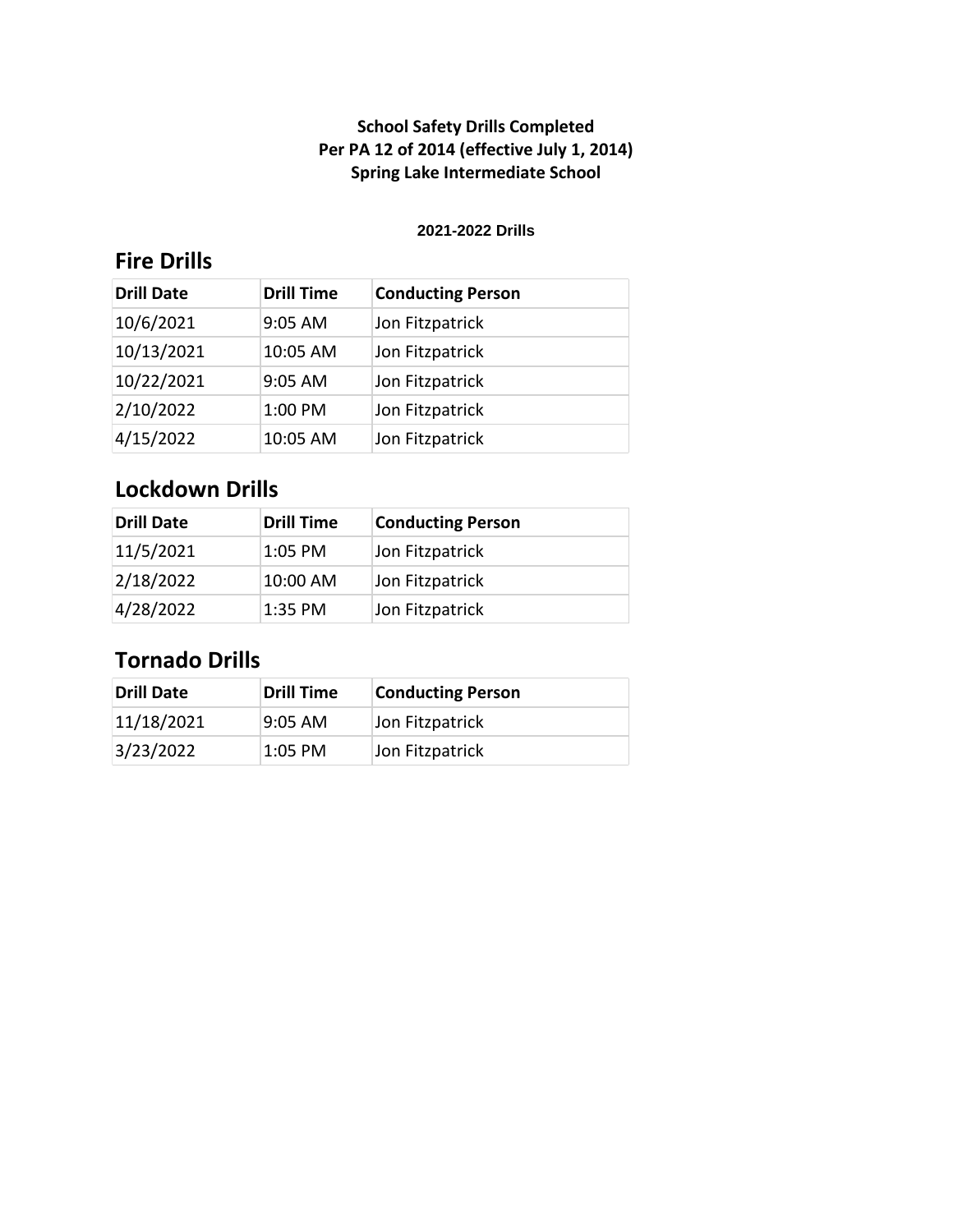#### **2020-2021 Drills**

## **Fire Drills**

| <b>Drill Date</b> | <b>Drill Time</b> | <b>Conducting Person</b> |
|-------------------|-------------------|--------------------------|
| 10/7/2020         | $9:05$ AM         | Ben Lewakowski           |
| 10/15/2020        | 10:05 AM          | Ben Lewakowski           |
| 10/23/2020        | $9:05$ AM         | Ben Lewakowski           |
| 4/15/2021         | 10:05 AM          | Ben Lewakowski           |

### **Lockdown Drills**

| Drill Date | <b>Drill Time</b> | <b>Conducting Person</b> |
|------------|-------------------|--------------------------|
| 11/6/2020  | $1:00$ AM         | Ben Lewakowski           |
| 2/19/2021  | $10:00$ AM        | Ben Lewakowski           |

| <b>Drill Date</b> | <b>Drill Time</b> | <b>Conducting Person</b> |
|-------------------|-------------------|--------------------------|
| 3/24/2021         | 1:00 PM           | Ben Lewakowski           |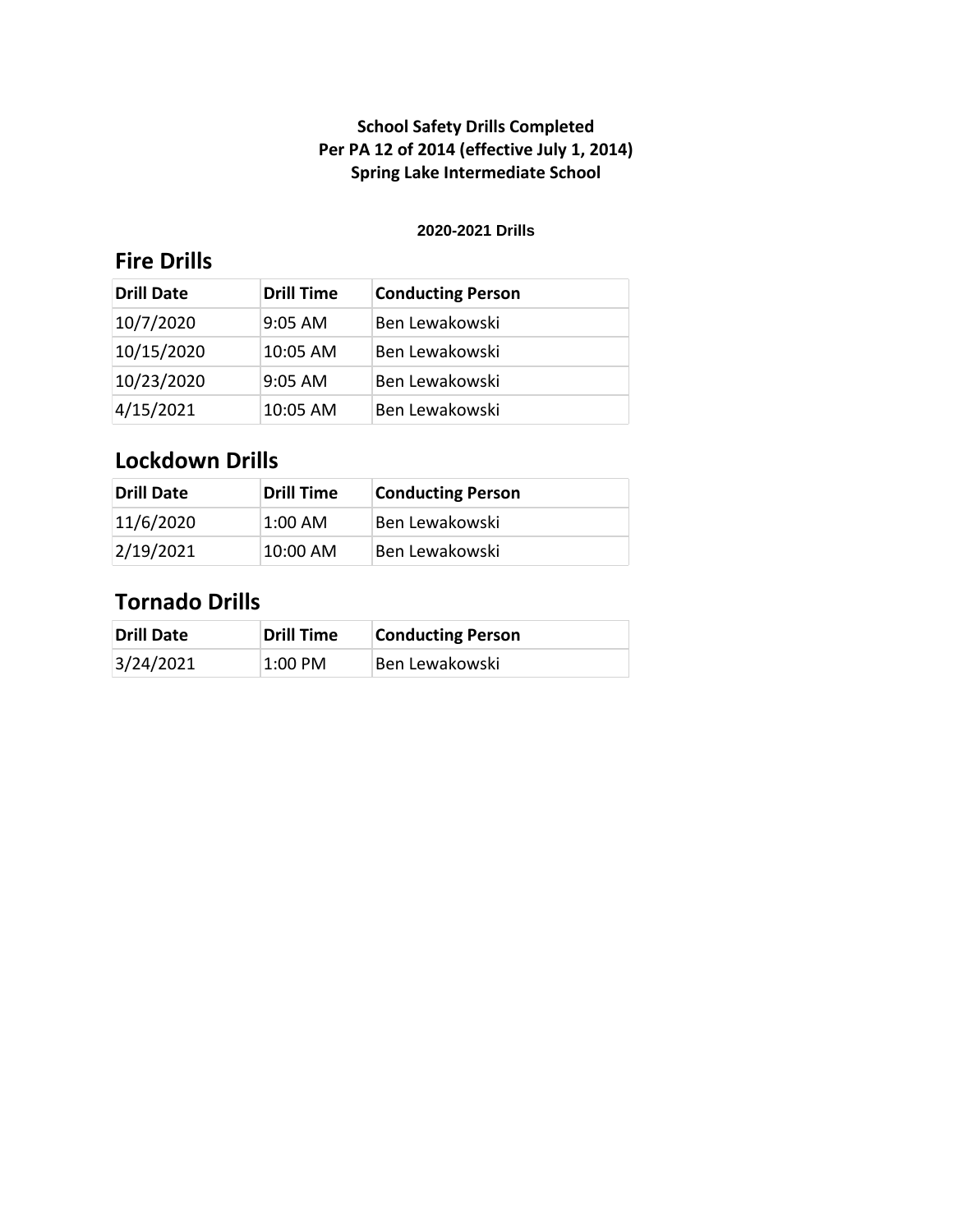#### **2019-2020 Drills**

## **Fire Drills**

| <b>Drill Date</b> | <b>Drill Time</b> | <b>Conducting Person</b> |
|-------------------|-------------------|--------------------------|
| 10/3/2019         | $9:05$ AM         | Ben Lewakowski           |
| 10/16/2019        | 10:05 AM          | Ben Lewakowski           |
| 10/25/2019        | $9:05$ AM         | Ben Lewakowski           |
| 2/13/2020         | 2:40 PM           | Ben Lewakowski           |
| 4/16/2020         | 10:05 AM          | <b>NO DRILL-COVID</b>    |

## **Lockdown Drills**

| <b>Drill Date</b> | Drill Time | <b>Conducting Person</b> |
|-------------------|------------|--------------------------|
| 11/1/2019         | $1:00$ PM  | Ben Lewakowski           |
| 2/20/2020         | 10:00 AM   | Ben Lewakowski           |
| 4/30/2020         | 1:35 PM    | <b>NO DRILL-COVID</b>    |

| Drill Date | <b>Drill Time</b>   | <b>Conducting Person</b> |
|------------|---------------------|--------------------------|
| 11/21/2019 | $9:05 \, \text{AM}$ | Ben Lewakowski           |
| 3/25/2020  | 1:00 PM             | NO DRILL-COVID           |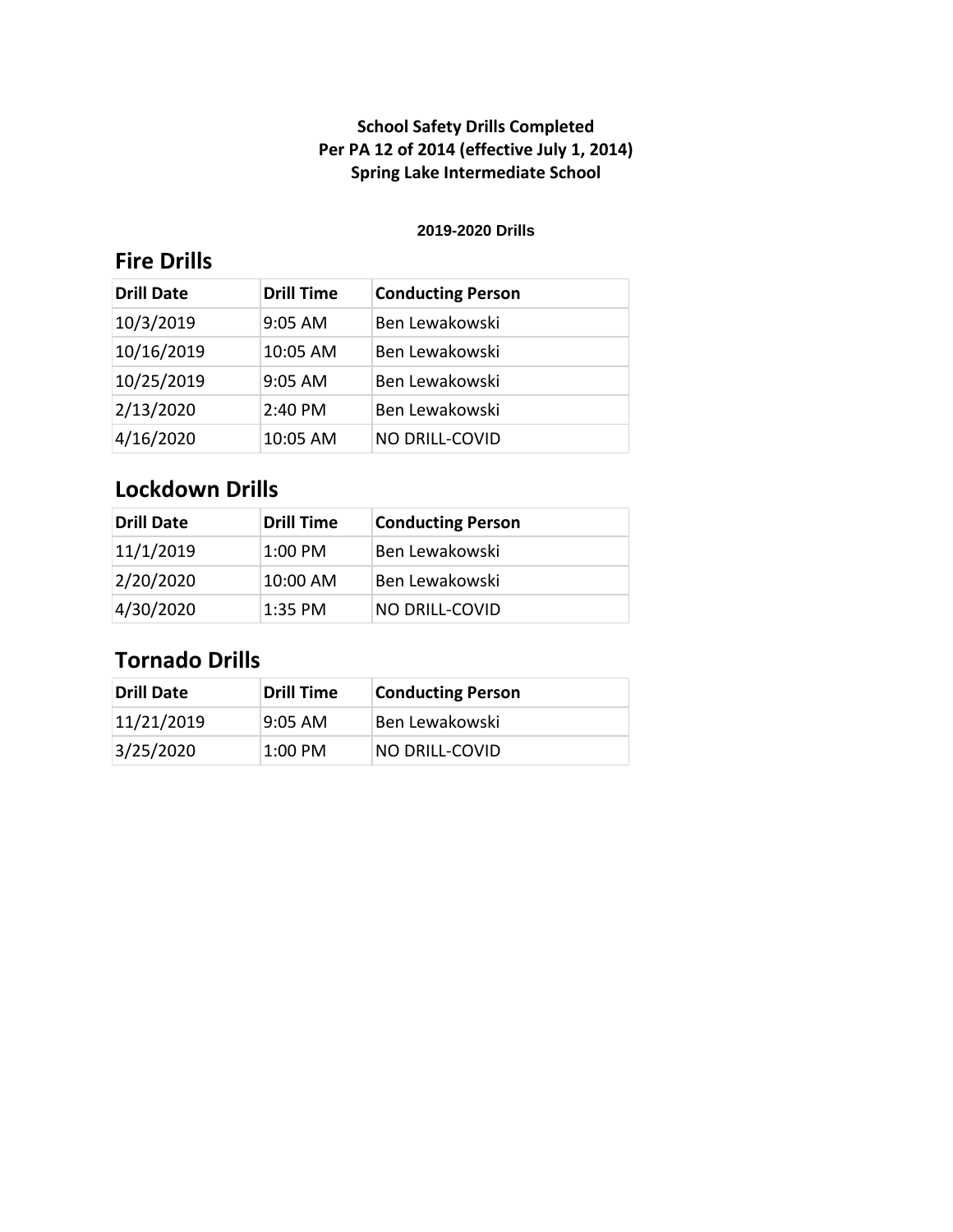#### **2018-2019 Drills**

## **Fire Drills**

| <b>Drill Date</b> | <b>Drill Time</b> | <b>Conducting Person</b> |
|-------------------|-------------------|--------------------------|
| 10/4/2018         | $9:05$ AM         | Ben Lewakowski           |
| 10/17/2018        | $10:05$ AM        | Ben Lewakowski           |
| 10/24/2018        | $9:05$ AM         | Ben Lewakowski           |
| 4/10/2019         | 10:10 AM          | Ben Lewakowski           |

# **Lockdown Drills**

| <b>Drill Date</b> | <b>Drill Time</b> | <b>Conducting Person</b> |
|-------------------|-------------------|--------------------------|
| 11/1/2018         | $1:00$ PM         | Ben Lewakowski           |
| 2/22/2019         | 10:00 AM          | Ben Lewakowski           |
| 5/3/2019          | $1:35$ PM         | Ben Lewakowski           |

| Drill Date | <b>Drill Time</b> | <b>Conducting Person</b> |
|------------|-------------------|--------------------------|
| 11/27/2018 | l9:05 AM          | Ben Lewakowski           |
| 3/27/2019  | $1:00$ PM         | Ben Lewakowski           |